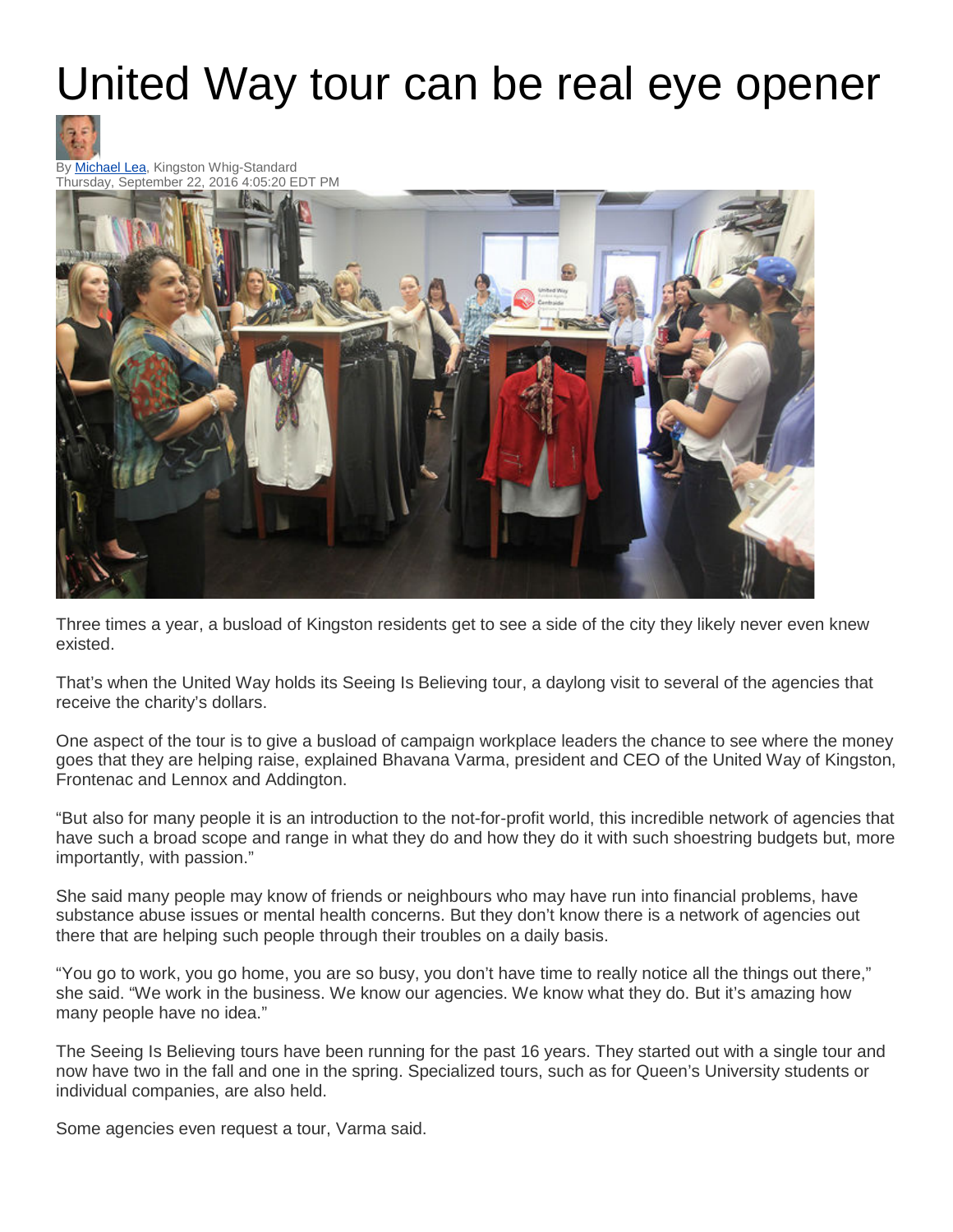It can be challenging to fit the tour in around their day-to-day activities. Client privacy has to be considered when a couple of dozen people suddenly show up on the doorstep for a visit.

It can be quite an education for those on the tour, Varma said.

"And it is quite emotional for some people."

They get to listen to heartbreaking stories from some of the people the agencies have helped.

And they suddenly feel lucky they live the sheltered lives they do.

"Some people go away and feel quite humbled with what they have."

A few are so impressed with what they have seen that they come back to the agencies they just visited as volunteers. At the very least, they go back to their workplaces and talk about what they have seen.

The 20 people on Thursday's tour represented the City of Kingston, Canadian Forces Base Kingston, the provincial government, the Bank of Montreal and the Kingston Community Credit Union.

They got their first glimpse of one of the agencies funded by the United Way before they even boarded the bus.

Representatives from Girls Inc. discussed how their organization helps girls with such issues as mental health and body image.

The first stop on the tour was Dress For Success on Princess Street. They provide appropriate workplace clothing for disadvantaged women who need to look their best for interviews or jobs. Business clothing is donated and staff do one-on-one fittings for the women, not only to dress them appropriately but also to empower them and encourage them to strive for success.

Jacquie Costron, chair of the Dress For Success board, was glad to see the tour come to their site.

"They are at the beginning of the web that connects us to the whole community because they are going to go back to their own workplaces and talk about what they have seen," she said.

The tours help get the word out about what they are doing to help women.

They see advantages on several different levels, she added.

"We always find there are one or two new volunteers that we hear about, that have heard about us."

Plus, donations of clothes may spike because now they know where to send any clothing they want to donate.

And some of the tour participants may work for agencies that can refer potential new clients to them.

"It's all about spreading the word," she said. "Engaging people is what we need to do to continue to grow the organization."

Costron agreed with Varma that the tour could be a real eye-opener.

"Having been one of those volunteers that went on a tour, you don't actually understand what you are going to see. You think you do, but you don't actually see it truly clearly because your world is quite different from the wold of the people that we actually serve."

The tours also give the agencies the chance to prove they are doing their jobs well, she said.

"When you give a dollar, you want to know that it is being used well, so we want to be able to talk to people about how we are stewarding their donations, how important it is to us that we do that well."